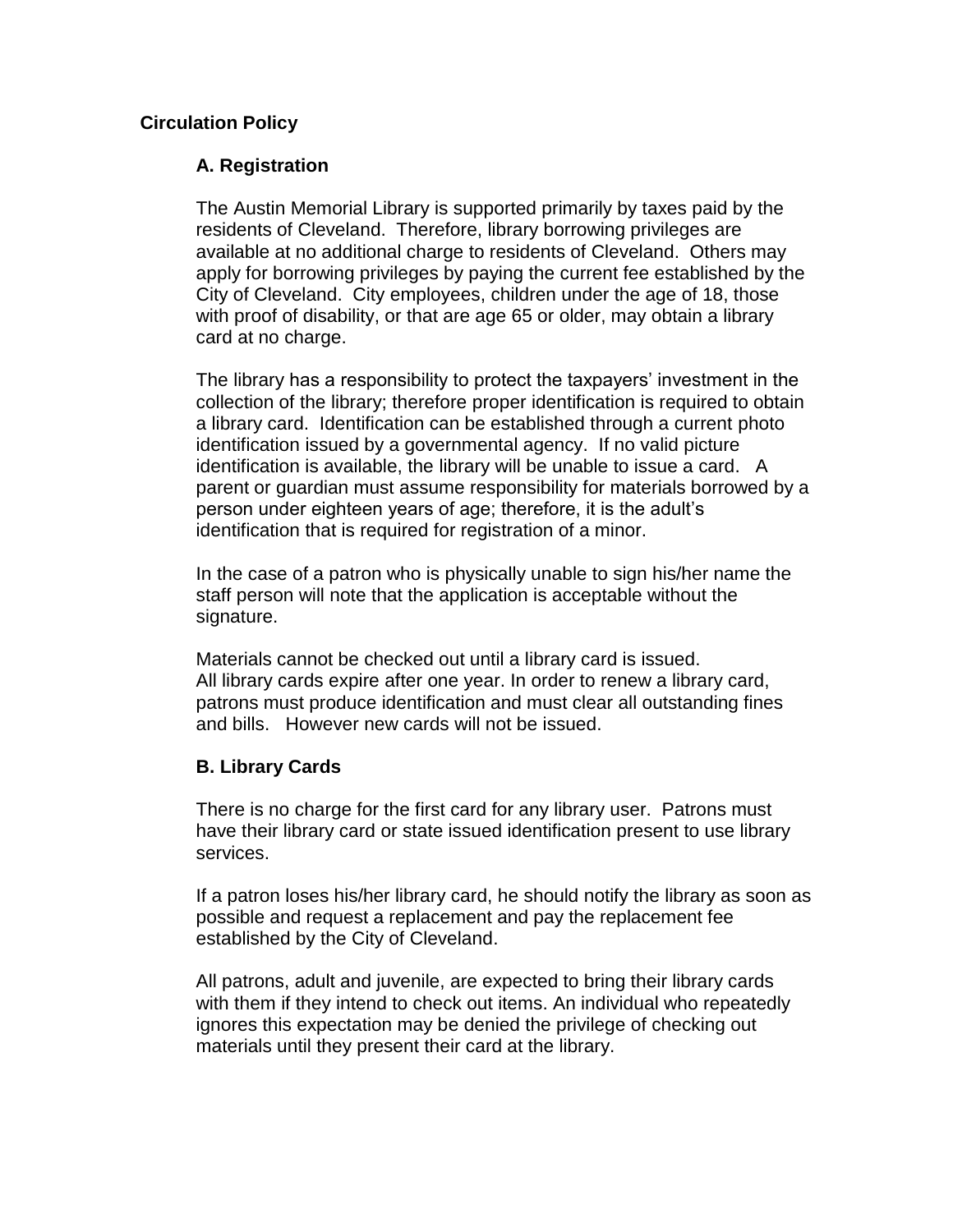# **C. Patron Responsibilities**

- 1. Because the Austin Memorial Library verifies the identity of all library card applicants, the individual named on the account is responsible for all fines and fees accessed to that account.
- 2. A library patron is responsible for all materials checked out on his or her card or on the cards of children for whom he/she has signed library card applications regardless of who checked the items out.
- 3. All lost or stolen library cards should be reported immediately because the owner of the card is responsible for all items checked out on the card until the card is reported lost or stolen.
- 4. When a patron moves, it is the responsibility of the patron to inform the Austin Memorial Library of the new address.

# **D. City of Cleveland Employee Borrowing Privileges**

- 1. City of Cleveland employees are granted free borrowing privileges.
- 2. Employees must wait their turn on reserve lists and may not change their priority to be higher on the list for materials.
- 3. Employee's who leave the employ of the city will have their status changed from a free-exempt to the appropriate code according to address on file.

# **E. Loan periods**

- 1. 2 weeks for books.
- 2. Reference books do not circulate.
- 3. Interlibrary loans are due the date indicated by the lending library.
- 4. Books may be renewed twice if there is not a waiting list for the title.
- 5. Additional renewals beyond the original two can be granted at the discretion of the Director. So that other patrons may have a chance to find the item by browsing, materials will not be renewed consecutively more than four times. Items must be returned to the shelf for 24 hours before being checked out again to the same patron.
- 6. Library staff will not discharge a book then immediately check the book out again to the same patron the same day when the renewal maximum has been reached. Materials must return to the shelf for a minimum of 24 hours before being checked out again to the same patron.
- 7. Overdue materials cannot be renewed until the assessed fees have been paid.
- 8. Patrons with amounts owed cannot checkout materials if owed over \$5.00 or had a fine on their account for 30 days.
- 9. Current issues of periodicals do not circulate.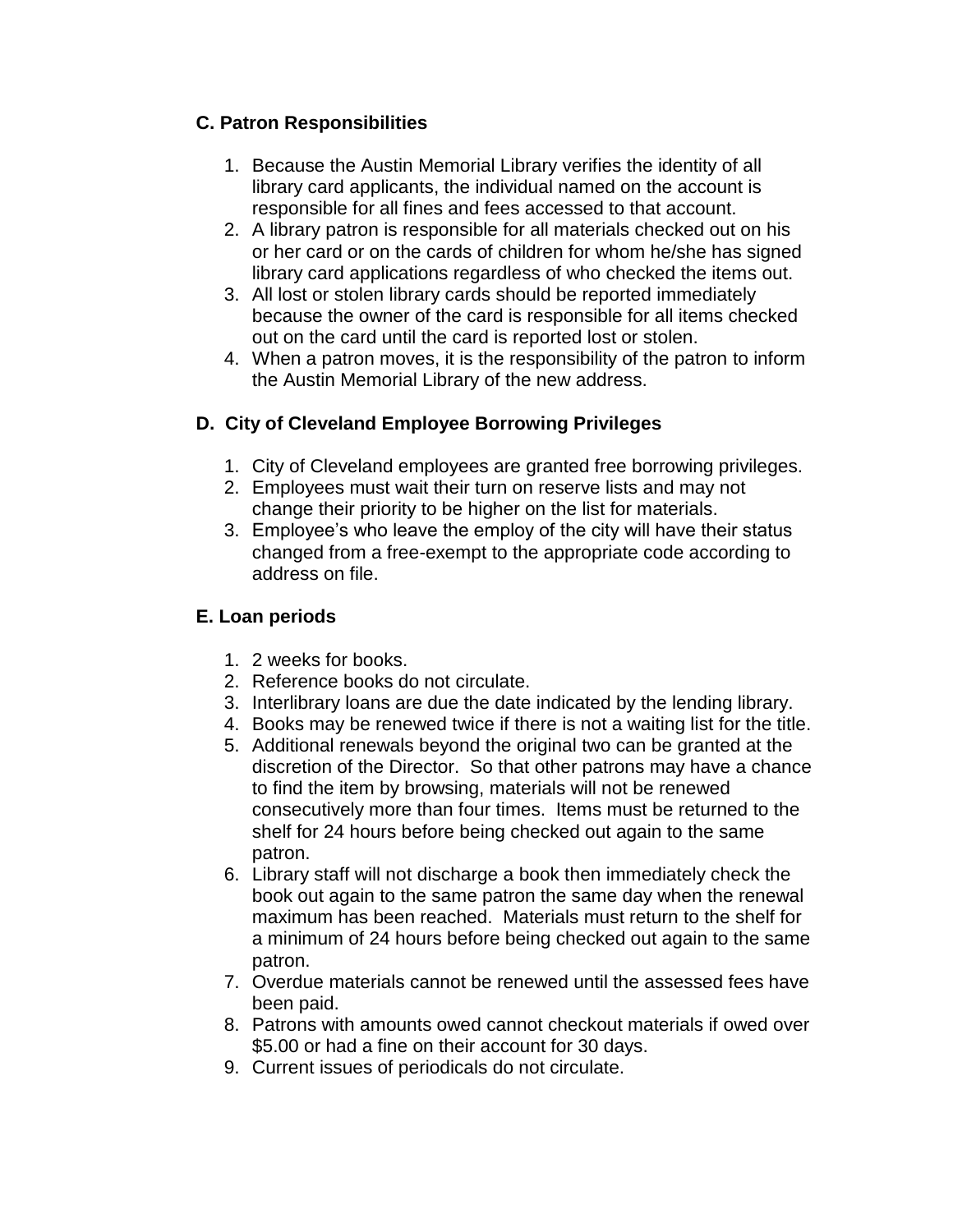- 10.Non-current periodicals may be checked out for two weeks and may be renewed.
- 11.Two weeks for cassettes, cd's audio books, and compact discs.
- 12.Two-weeks for videocassettes or DVD's.
- 13.Audio Visual materials are renewable.

There is no limit on the number of items a patron can borrow at one time, with one exception -- three items on a subject or five by the same author.

# **F. Reserves**

Patrons either in person, online or over the phone may place reserves. Patrons will be notified by postcard, e-mail or by telephone when the materials are available. There is no charge to the patron for placing a reserve or for interlibrary loan services.

# **G. Fines and charges**

There are fines for overdue materials. A first notice is sent after the material is due. If the material is not returned within a designated period, a bill will be sent for the material with the cost of replacement of the material and a service charge for processing, cataloging and postage. Patrons who have been sent an overdue notice shall be denied borrowing privileges until those overdue materials are returned or paid for if lost and/or damaged. If items remain overdue and no prior payment arrangements have been made the materials will turned over to a collection agency in 21 days.

# **H. Damaged materials**

If materials are judged by the library to be damaged and being unsuitable for the collection, the patron must pay the replacement cost. A notice of these charges will be sent to the borrower with the cost of replacement. If the fee exceeds the amount determined for collections the fee will be sent over to the collection agency.

# **I. Claims Returned Policy**

The Austin Memorial Library extends the privilege to patrons of claiming that they have returned materials that the circulation system indicates are still checked out to them. This policy acknowledges that staff occasionally errs in discharging books from a patron's record.

Definitions: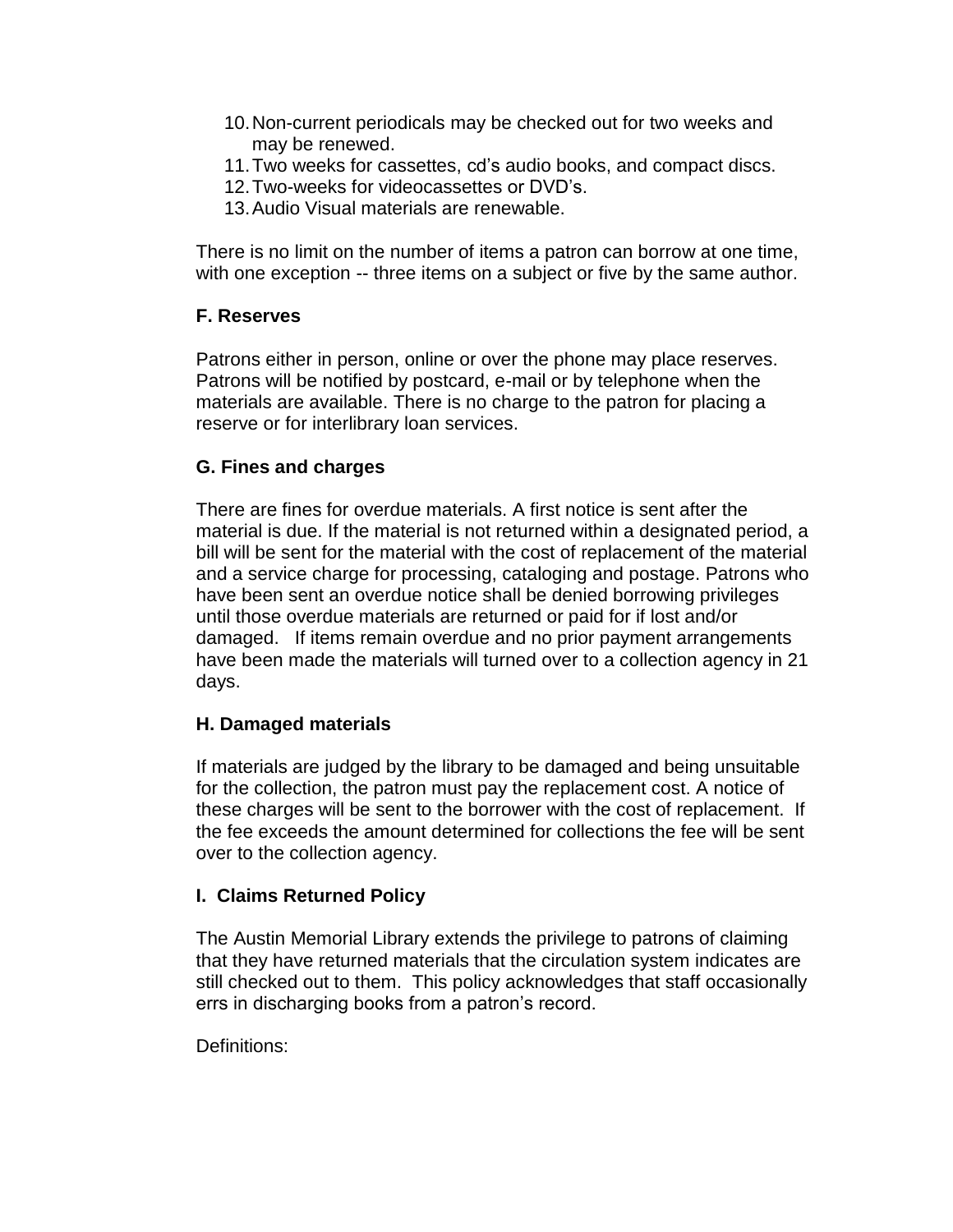Claims returned means that a patron has indicated that they have returned an item that the computerized circulation system indicates is still on their account.

Regulations:

- *1.* If a patron indicates, by phone or in person, that they have returned items the computerized circulation system indicates are still check out to them, the staff will search the shelves for the items.
- *2.* A staff person will immediately initiate a shelf search. If the staff person finds the items in questions, the items will be discharged from the patron's record in such a way that no fines will be incurred. Unless the item has already been sent to the collection agency.
- *3.* If the staff person does not find the items in question on the shelf, he/she will mark the items claims returned on the patron's record.
- *4.* Patrons will be notified either in person or by phone of the status of their accounts after the search.
- *5.* Patrons may search the shelves for the items in question. If they are found, the items will be discharged from the patron's record in a way that no fines will be incurred, unless the item has already been sent to the collection agency.
- *6.* Items marked claims returned remain on the patron's record for 30 days. If they are found, the items will be discharged from the patron's record.
- *7.* Items marked claims returned remain on their account for 30 days, at the end of 30 days the materials are then assumed lost and fees will be assessed which the patron is responsible for.

# **J. Overdue Notices**

The Austin Memorial Library sends overdue notices to patrons as a courtesy to remind them of materials kept past the due date.

Definitions:

An overdue item is an item that has not been returned to the library by the due date.

An overdue notice is mailed notice listing library materials that have been retained past the due date.

Regulations:

- *1. The first overdue notice will be mailed to patrons when materials checked out on the patron's card have been kept 3 days past the due date.*
- *2. The second overdue notice will be mailed to patrons when materials checked out on the patron's card have been kept out 10 days past the due date.*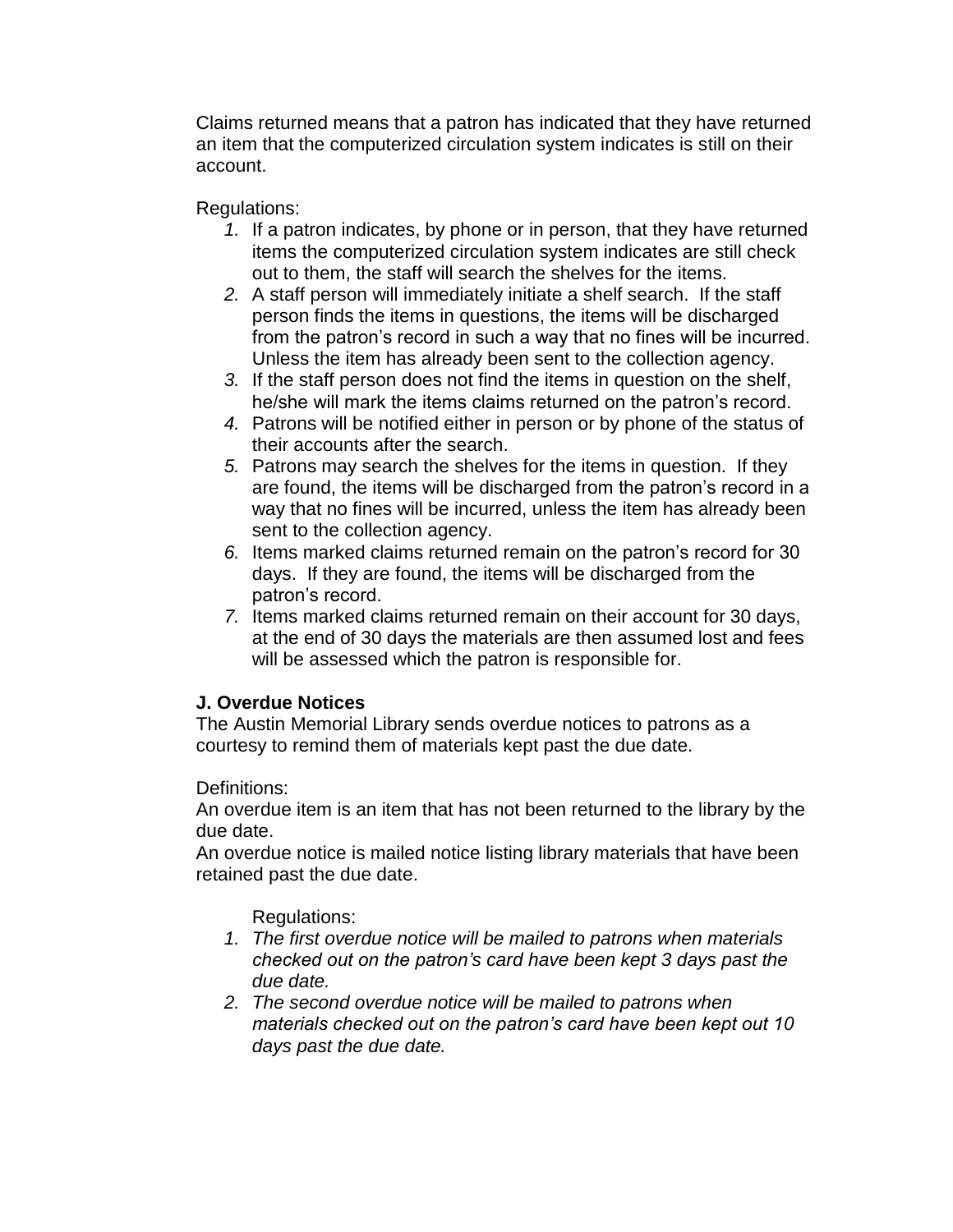- *3. A bill for unreturned items will be mailed to patrons when materials checked out on the patron's card have been kept for 17 days past the due date.*
- *4. A notice for collections will be sent out when materials checked out on the patron's card have been kept out 30 days past the due date.*

# **K. Confidentiality**

All Austin Memorial Library records and other records identifying the names of library users and their transactions with the library remain confidential. These records include, but are not limited to, the following: personal names, addresses, phone numbers, email addresses; items in circulation, reserved and/or previously consulted; library accounts denoting outstanding fines, fes, and items lost; computer-use records, database-searching records, interlibrary-loan requests, and reference requests. Library staff and volunteers must protect each user's right to privacy regarding materials used and information sought.

Records of the Austin Memorial Libraries are confidential and are exempt from required disclosure under the Texas Open Records Act (VCTA Government Code Se. 552.124). To release such information in any manner not in accordance with the Open Records Act is a misdemeanor and is punishable by either or both a fine up to \$1,000 and confinement in the County Jail for up to six (6) months. (VCTA Government Code Section 552.352 (b)).

*The Uniting and Strengthening America by Providing Appropriate Tools Required to Intercept and Obstruct Terrorism Act ( USA Patriot Act)*  became law on October 26, 2001. Under provisions of the act, the Federal Bureau of Investigation (FBI) and law-enforcement officials may seek court orders for access to library records for investigations relevant to national security or terrorism. Libraries or library staff served with search warrants may not disclose, under penalty of law, the existence of such warrants or the fact that records were disclosed as a result of the warrants. Patrons cannot be told that their records were given to lawenforcement agencies or that said patrons were the subjects of FBI investigations.

Library records may be disclosed if the library determines that disclosure is reasonably necessary for the operation of the library and the records are not confidential under any state or federal law; if the records are released to the person or their authorized agent (as indicated by a signature on a person's library-card application or by the name of a guardian designated on the cardholder's library record); if the Texas Attorney General has determined that the information should be released;